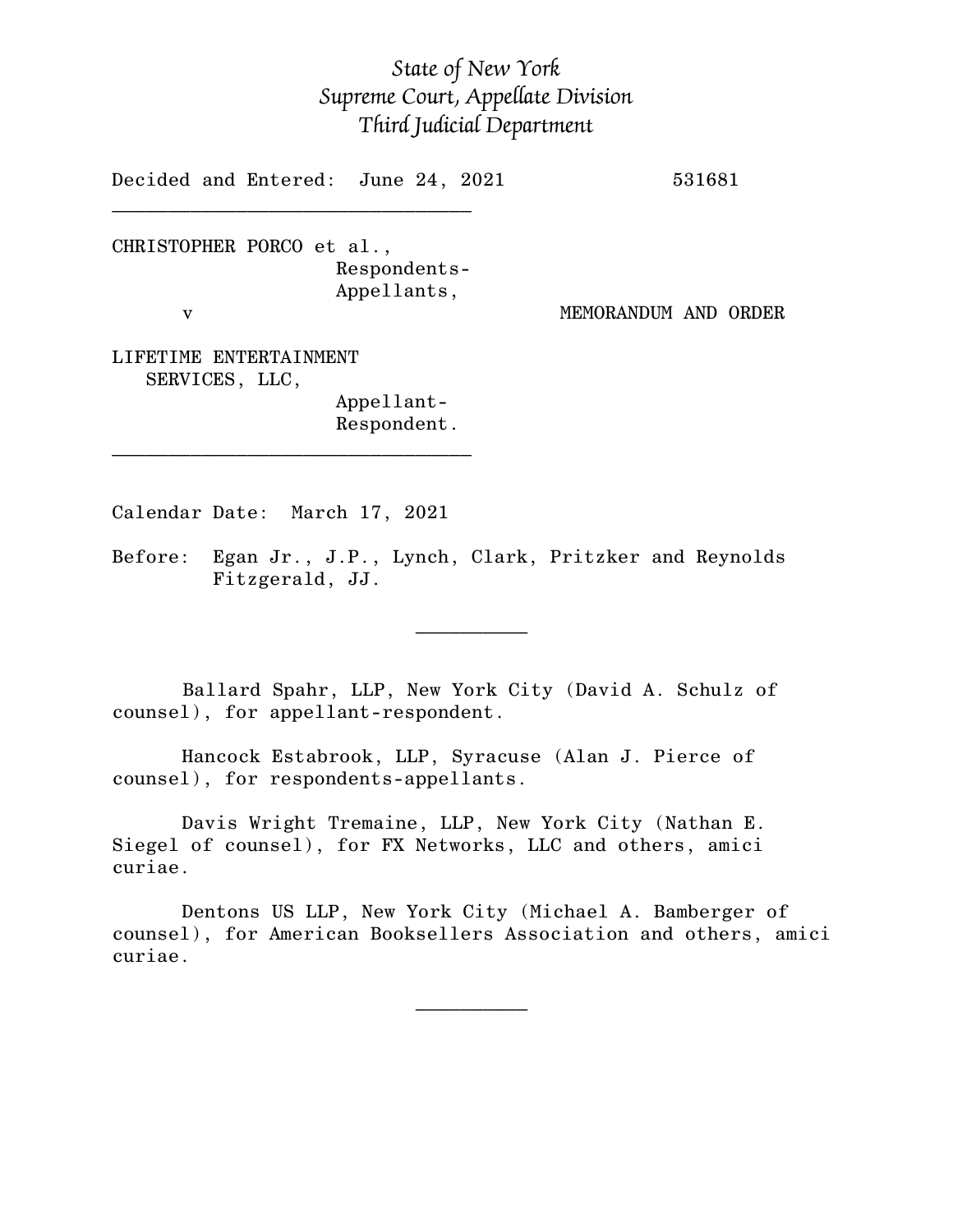Reynolds Fitzgerald, J.

Cross appeals from an order of the Supreme Court (Powers, J.), entered June 4, 2020 in Clinton County, which, among other things, denied defendant's motion for summary judgment dismissing the second amended complaint.

The underlying facts are more fully set forth in our prior decisions in this matter (176 AD3d 1274 [2019]; 147 AD3d 1253 [2017]; 116 AD3d 1264 [2014]). Briefly, a highly publicized trial ended with plaintiff Christopher Porco being convicted of murdering his father and attempting to murder his mother, plaintiff Joan Porco (People v Porco, 71 AD3d 791, 792 [2010], affd 17 NY3d 877 [2011], cert denied 566 US 924 [2012]). This action arose out of defendant's efforts to broadcast a film entitled "Romeo Killer: The Chris Porco Story" that depicted the events surrounding the crime, investigation and criminal prosecution (116 AD3d at 1265). As set forth in their second amended complaint, plaintiffs allege that defendant violated the statutory right of privacy embodied in Civil Rights Law §§ 50 and 51 via the commercial, nonconsensual use of their names, likenesses and personalities in the film and related promotional material (176 AD3d at 1275).

In 2018, defendant moved for summary judgment dismissing the second amended complaint, arguing that the film did not violate plaintiffs' statutory right of privacy because it depicted newsworthy events to which the use of their names was reasonably related. After Supreme Court rejected plaintiffs' efforts to obtain discovery pursuant to CPLR 3212 (f) and directed them to respond to defendant's motion, <sup>1</sup> plaintiffs cross-moved for, among other things, partial summary judgment on the issue of liability. Supreme Court denied both motions and, in relevant part, found questions of fact as to whether the film's account of events was so materially and substantially

<sup>&</sup>lt;sup>1</sup> Plaintiffs' appeals from two orders of Supreme Court relating to discovery are determined in a separate decision (Porco v Lifetime Entertainment Servs., LLC, \_\_\_ AD3d \_\_\_ [appeal No. 529946, decided herewith]).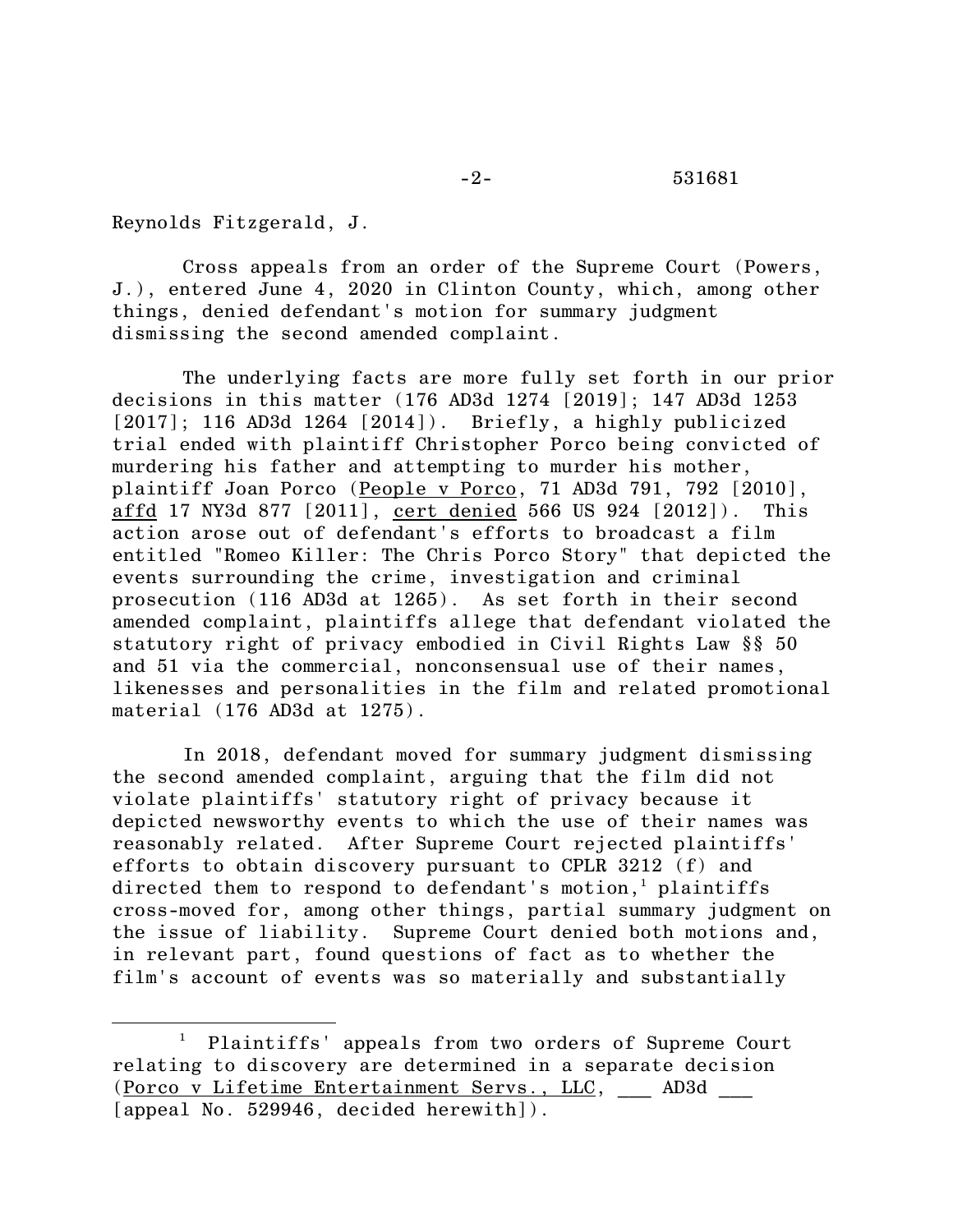fictitious as to give rise to liability. Defendant appeals and plaintiffs cross-appeal.

In order to ultimately prevail in their cause of action, plaintiffs must demonstrate that the film in question rises to the level of a "materially and substantially fictitious biography where a knowing fictionalization amounts to an allpervasive use of imaginary incidents," culminating in "a biography that is nothing more than an attempt to trade on the persona of the plaintiff" (147 AD3d at 1254 [internal quotation marks, brackets and citations omitted]). To understand this standard, a discussion of the statutory right to privacy's development and interpretation over time is necessary. There is no common-law right of privacy in New York, prompting the Legislature to long ago create a limited right of privacy, set forth in Civil Rights Law §§ 50 and 51, that provides for criminal and civil liability where "a living person's 'name, portrait or picture' [is used] for advertising or trade purposes 'without having first obtained the written consent of such person, or[,] if a minor[,] of his or her parent or guardian'" (Messenger v Gruner + Jahr Print. & Publ., 94 NY2d 436, 441 [2000], quoting Civil Rights Law § 50; see Time, Inc. v Hill, 385 US 374, 380-381 [1967]; Lohan v Take-Two Interactive Software, Inc., 31 NY3d 111, 119 [2018]). The statutory language accordingly makes clear that the right is focused upon "the commercial use of an individual's name or likeness" (Arrington v New York Times Co., 55 NY2d 433, 439 [1982], cert denied 459 US 1146 [1983]; accord Lohan v Take-Two Interactive Software, Inc., 31 NY3d at 120), and courts have strictly limited its application to "the use of pictures, names or portraits for advertising purposes or for the purposes of trade only, and nothing more" (Finger v Omni Publs. Intl., 77 NY2d 138, 141 [1990] [internal quotation marks and citation omitted]; see Messenger v Gruner + Jahr Print. & Publ., 94 NY2d at 441).

As a result of both the narrow scope of the statutory provisions and the need to avoid a fatal "conflict with the free dissemination of thoughts, ideas, newsworthy events, and matters of public interest guaranteed by the First Amendment" (Lohan v Take-Two Interactive Software, Inc., 31 NY3d at 120 [internal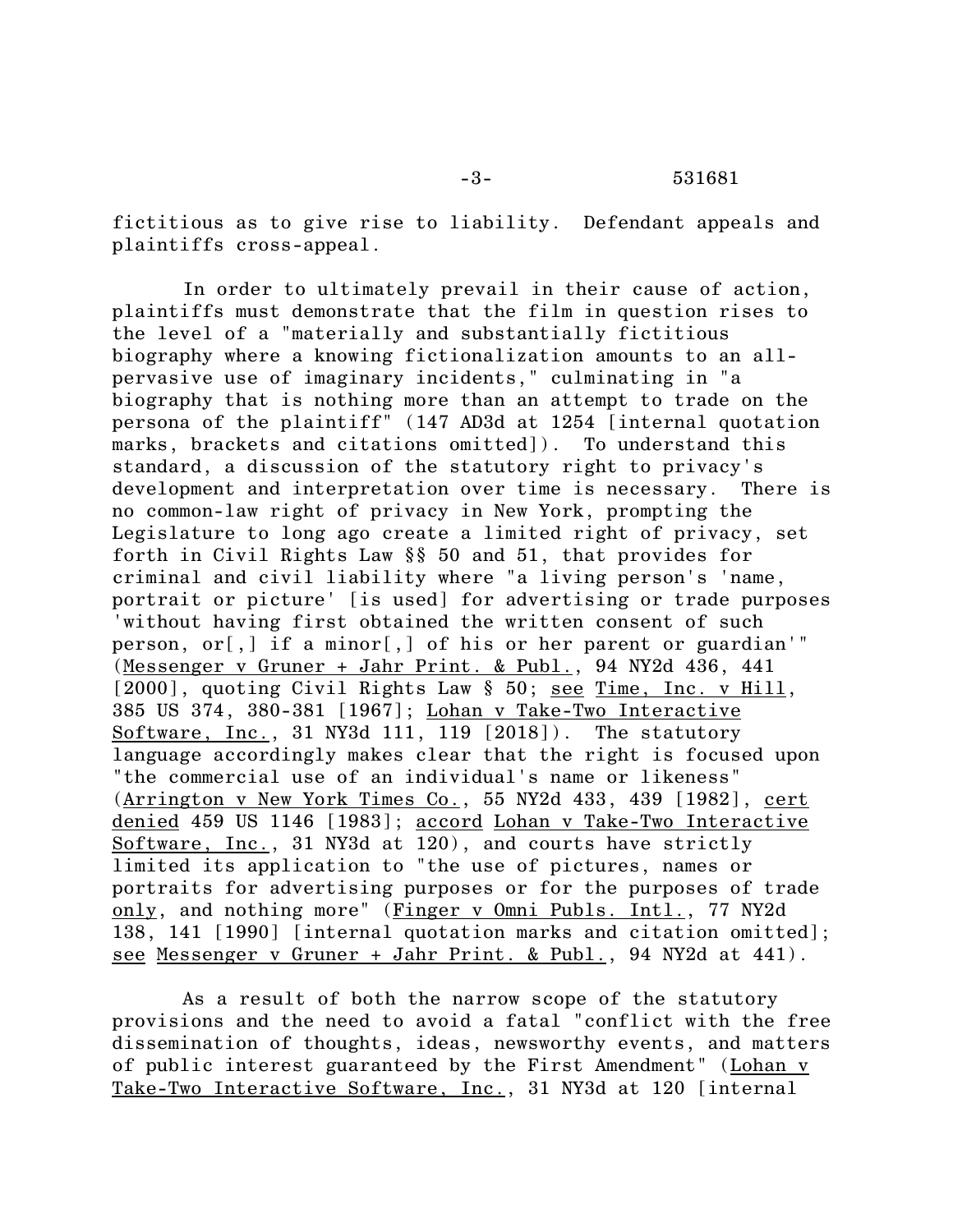quotation marks and citations omitted]; see Time, Inc. v Hill, 385 US at 382; Rand v Hearst Corp., 31 AD2d 406, 409 [1969], affd 26 NY2d 806 [1970]), courts have recognized that the provisions "do not apply to reports of newsworthy events or matters of public interest," even if the reports were produced with profit in mind (147 AD3d at 1254 [internal quotation marks and citation omitted]; see Finger v Omni Publs. Intl., 77 NY2d at 141-142; Freihofer v Hearst Corp., 65 NY2d 135, 140 [1985]; Stephano v News Group Publs., 64 NY2d 174, 184-185 [1984]). Newsworthiness is given a broad definition and "includes not only descriptions of actual events," but also descriptions of "political happenings, social trends or any subject of public interest" (Messenger v Gruner + Jahr Print. & Publ., 94 NY2d at 442; see Lohan v Take-Two Interactive Software, Inc., 31 NY3d at 120). It is therefore clear that "many types of artistic expressions, including literature, movies and theater" (Foster v Svenson, 128 AD3d 150, 156-157 [2015]), whether intended as entertainment or not, can be newsworthy and can further the "strong societal interest in facilitating access to information that enables people to discuss and understand contemporary issues" (id. at 156; see Lohan v Take-Two Interactive Software, Inc., 31 NY3d at 120; Altbach v Kulon, 302 AD2d 655, 658 [2003]; Costanza v Seinfeld, 279 AD2d 255, 255 [2001]; Hampton v Guare, 195 AD2d 366, 366 [1993], lv denied 82 NY2d 659 [1993]). The newsworthiness exception will not apply to the depiction of an individual in such a work, however, if the depiction's "newsworthy or public interest aspect . . . is merely incidental to its commercial purpose" (Foster v Svenson, 128 AD3d at 159). Accordingly, where there is a "lack of a reasonable connection between the use [of an individual's name or likeness] and a matter of public interest," or where the purported aim of the work is to provide biographical information "of obvious public interest, [but the] content is substantially fictionalized" and does not serve that interest, it will not be protected by the newsworthiness exception (Davis v High Socy. Mag., 90 AD2d 374, 381 [1982], appeal dismissed 58 NY2d 1115 [1983]; see Messenger v Gruner + Jahr Print. & Publ., 94 NY2d at 445-446; Foster v Svenson, 128 AD3d at 158; University of Notre Dame Du Lac v Twentieth Century-Fox Film Corp., 22 AD2d 452, 455 [1965], affd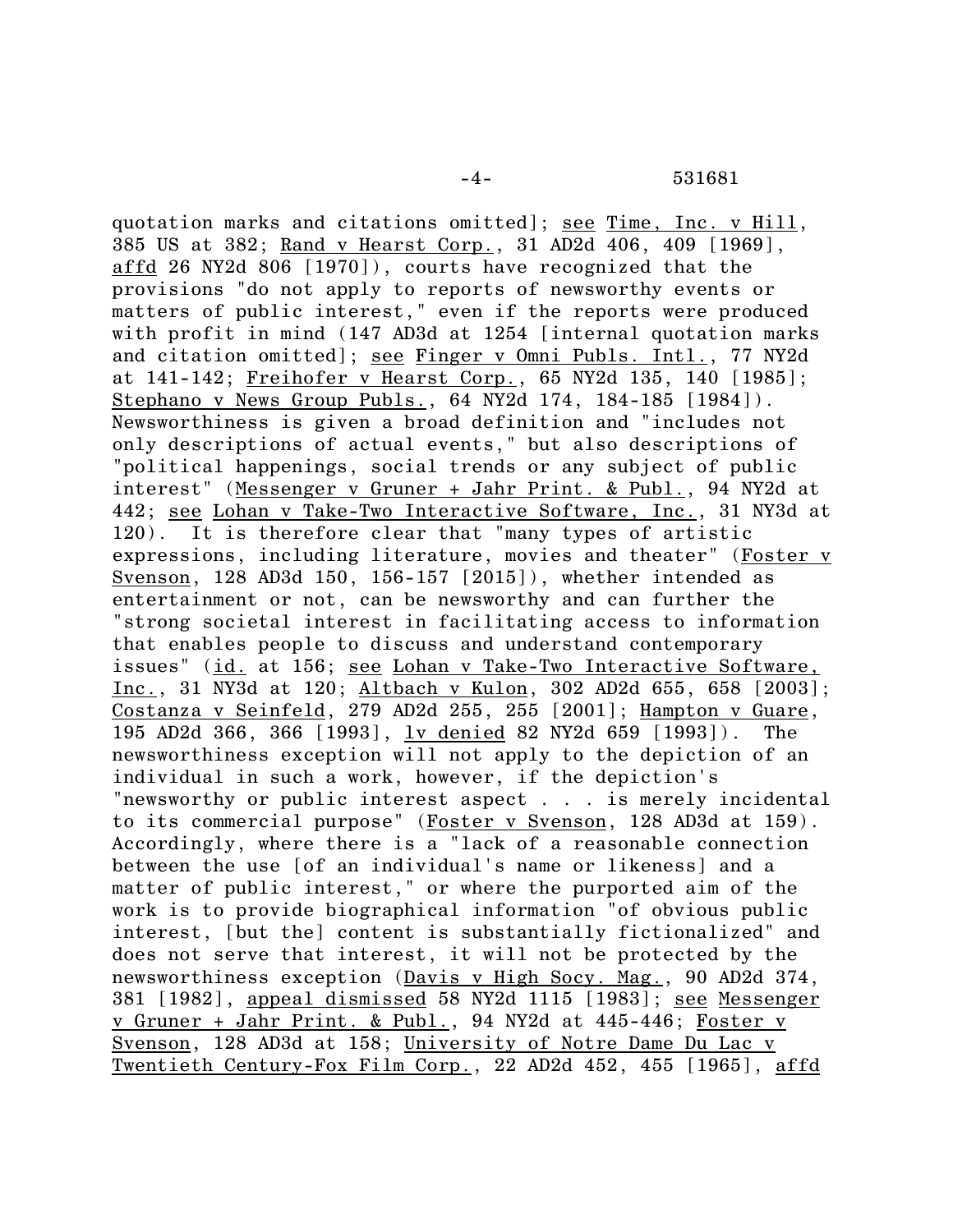15 NY2d 940 [1965]; Goelet v Confidential, Inc., 5 AD2d 226, 229  $[1958]$ .

It is that last qualification that poses a problem in this case, as the film at issue is a docudrama, a genre that "deal[s] freely with historical events[,] especially of a recent and controversial nature" by crafting a dramatic presentation that could, in theory, mislead the viewer into believing that it was entirely accurate (Merriam-Webster Online Dictionary, docudrama [http://www.merriam-webster.com/dictionary/docudrama]; see Davis v Costa-Gavras, 654 F Supp 653, 658 [SD NY 1987]). As plaintiffs were at the heart of indisputably newsworthy events – namely, a sensational crime in which a couple were savagely attacked as they slept and the subsequent efforts to identify and bring the perpetrator to justice – defendant would be entitled to depict plaintiffs in a "news or informative presentation" about those matters, but would not have free rein to further engage in a "commercialization of [plaintiffs'] personalit[ies]" disconnected from them (Gautier v Pro-Football, Inc., 304 NY 354, 359 [1952]). Plaintiffs contend that the film presented itself as a completely accurate depiction of their roles in the newsworthy events while really providing "a materially and substantially fictitious biography where a knowing fictionalization amount[ed] to an all-pervasive use of imaginary incidents" (147 AD3d at 1254 [internal quotation marks and citations omitted]), which, if true, would render the depiction little more than an "attempt[] to trade on" the personae of plaintiffs by falsely promising information about their involvement in matters of public interest (Messenger v Gruner + Jahr Print. & Publ., 94 NY2d at 446; see Hicks v Casablanca Records, 464 F Supp 426, 433 [SD NY 1978]; Spahn v Julian Messner, Inc., 21 NY2d 124, 127 [1967]; Davis v High Socy. Mag., 90 AD2d at 381; Goelet v Confidential, Inc., 5 AD2d at 229; Dallesandro v Holt & Co., 4 AD2d 470, 472 [1957], appeal dismissed 7 NY2d 735 [1959]; Sutton v Hearst Corp., 277 App Div 155, 156 [1950]). The film would, in other words, be an "invented biograph[y]" of plaintiffs that would not "fulfill the purpose of the newsworthiness exception" because it would have no purpose at all beyond the actionable one of exploiting their names and likenesses for profit (Messenger v Gruner + Jahr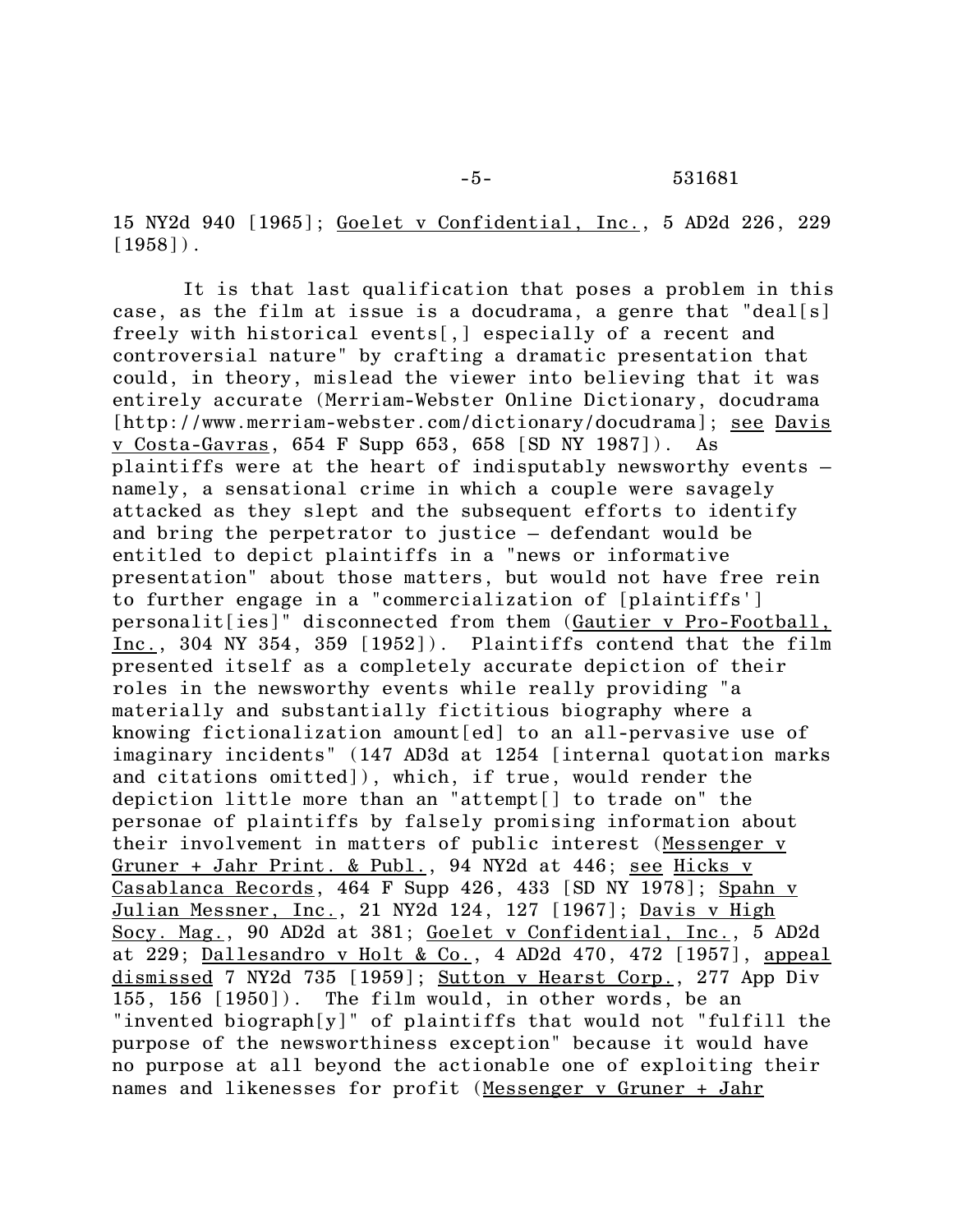Print. & Publ., 94 NY2d at 446; see Gautier v Pro-Football, Inc., 304 NY at 360; Sutton v Hearst Corp., 277 App Div at 156-  $157)$ .

A review of the case law illuminates the situations in which a work claiming to depict an individual's connection to matters of public interest was so removed from those matters as to fall outside of the newsworthiness exception. For instance, although the unauthorized biography of a prominent baseball player would provide information of public interest about the player's life if accurate, the biography gave rise to liability because it was knowingly riddled "with material and substantial falsification," had no informational value and served no purpose beyond "commercial[ly] exploit[ing] [the player's] name and personality" (Spahn v Julian Messner, Inc., 21 NY2d at 127, 129; see Messenger v Gruner + Jahr Print. & Publ., 94 NY2d at 446). Similarly, while a daring sea rescue was newsworthy, a filmmaker was held liable for producing and promoting a fanciful dramatization that presented itself as the true story of the rescue and portrayed one of those involved in a manner that bore "no connection whatever with" the incident, did not "instruct or educate" the audience about it, and served no apparent purpose beyond amusing the public and boosting ticket sales (Binns v Vitagraph Co. of Am., 210 NY 51, 58 [1913]; see Molony v Boy Comics Publs., Inc., 277 App Div 166, 172-173 [1950]). With the standard in mind – and noting that the initial burden lies on the party seeking summary judgment to "make a prima facie showing of entitlement to judgment as a matter of law" – we turn to the parties' motion papers (Alvarez v Prospect Hosp., 68 NY2d 320, 324 [1986]).

As noted above, the sensational facts of the crime, the investigation and the trial of Christopher Porco are indisputably events of public interest, and the film therefore qualifies as newsworthy (see Alfano v NGHT, Inc., 623 F Supp 2d 355, 359 [ED NY 2009]; Freihofer v Hearst Corp., 65 NY2d at 140- 141; Bement v N.Y.P. Holdings, 307 AD2d 86, 90 [2003], lv denied 100 NY2d 510 [2003]). The entire "content of the" film must therefore be reviewed to determine whether it dealt with those newsworthy events (Messenger v Gruner + Jahr Print. & Publ., 94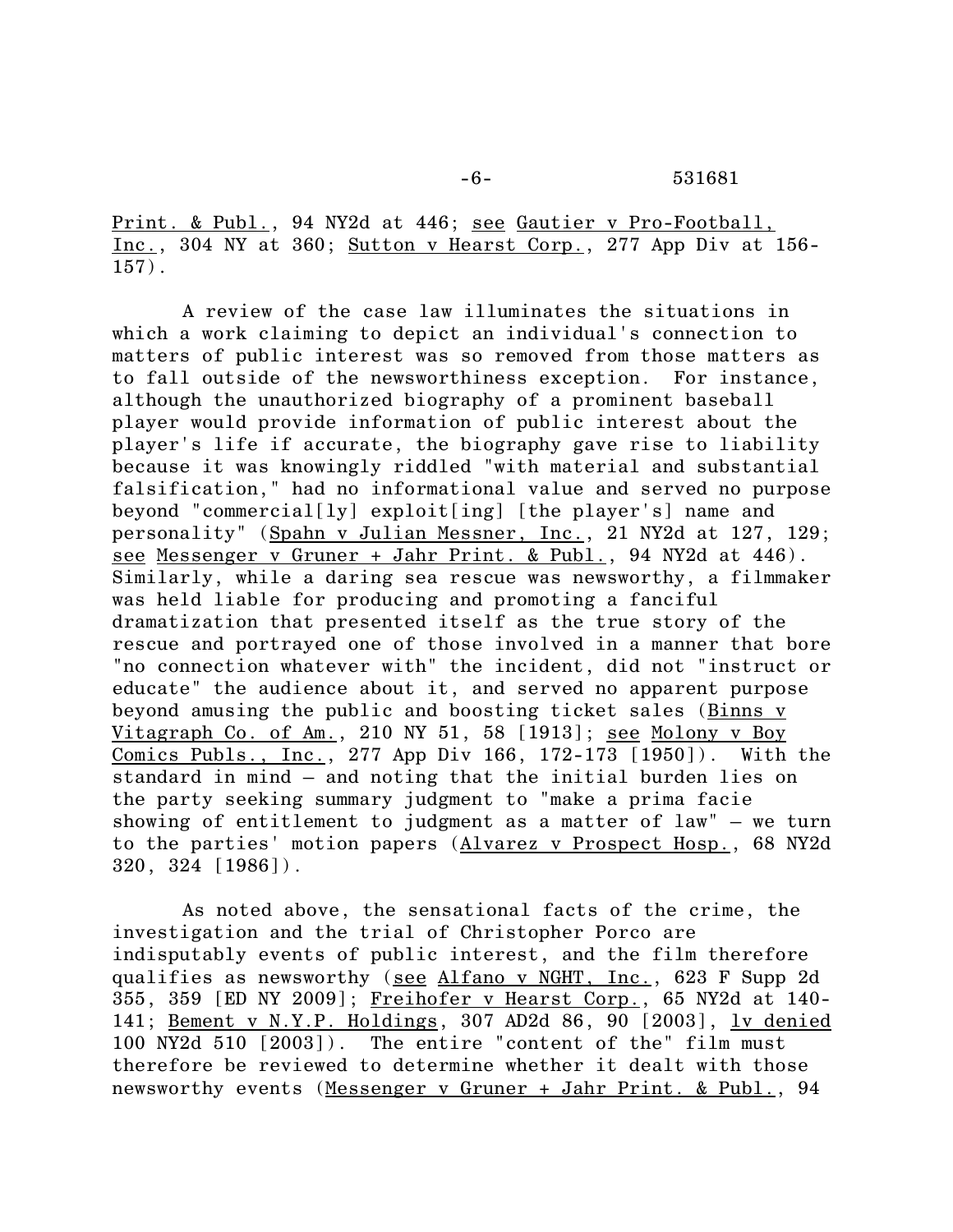NY2d at 442; see Freihofer v Hearst Corp., 65 NY2d at 140-141). In that regard, defendant provided a copy of the film with a timed dialogue script as well as admissible proof of the underlying facts that included police and media interviews with Christopher Porco and excerpts from the transcript of his criminal trial. <sup>2</sup> A review of those materials confirms that the film is a dramatization that at times departed from actual events, including by recreating dialogue and scenes, using techniques such as flashbacks and staged interviews, giving fictional names to some individuals and replacing others altogether with composite characters. The film nevertheless presents a broadly accurate depiction of the crime, the ensuing criminal investigation and the trial that are matters of public interest. More importantly, the film makes no effort to present itself as unalloyed truth or claim that its depiction of plaintiffs was entirely accurate, instead alerting the viewer at the outset that it is only "[b]ased on a true story" and reiterating at the end that it is "a dramatization" in which "some names have been changed, some characters are composites and certain other characters and events have been fictionalized." In our view, the foregoing satisfied defendant's initial burden of showing that the film addressed matters of public interest through a blend of fact and fiction that was readily acknowledged, did not mislead viewers into believing that its related depictions of plaintiffs was true and was not, as a result, "so infected with fiction, dramatization or embellishment that it cannot be said to fulfill the purpose of the newsworthiness exception" (Messenger v Gruner + Jahr Print. & Publ., 94 NY2d at 446; see Alfano v NGHT, Inc., 623 F

<sup>2</sup> Contrary to plaintiffs' complaint, the evidence submitted by defendant in its motion papers was, by and large, admissible. Although newspaper and other published accounts of the crime, investigation and trial were hearsay insofar as defendant sought to present them as proof of the underlying facts, they also served the nonhearsay purpose of showing that the film was based upon, and reasonably connected to, events of public interest (see Rivera v Incorporated Vil. of Farmingdale, 29 F Supp 3d 121, 128-129 [ED NY 2013]; cf. Baines v Daily News, L.P., 51 Misc 3d 229, 236 [2015]).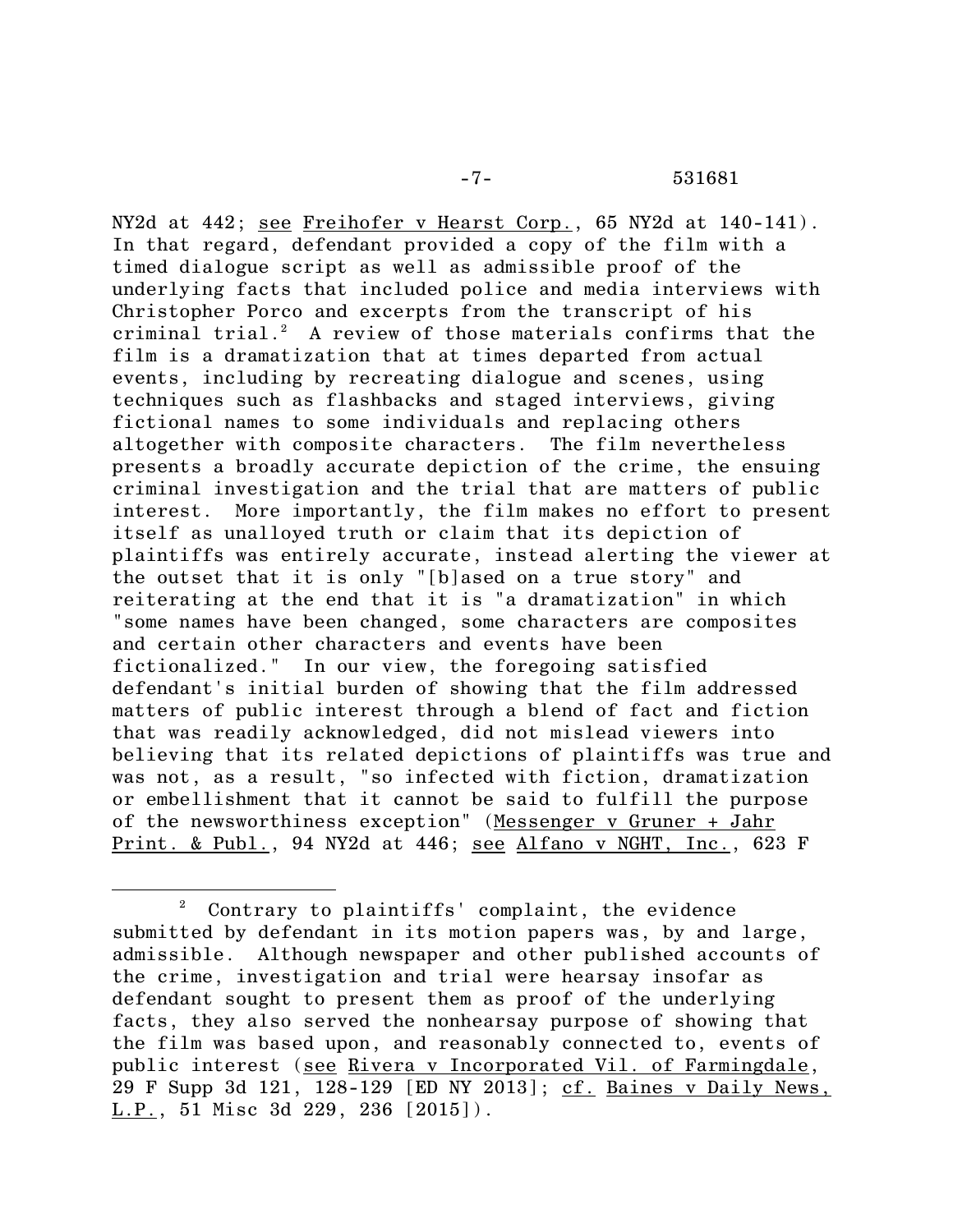-8- 531681

Supp 2d at 359; cf. Spahn v Julian Messner, Inc., 21 NY2d at 127, 129).

Plaintiffs responded, in essence, by complaining that aspects of their depictions in the film were inaccurate and offensive to them. As the film made clear to viewers that it was a dramatization of newsworthy events and "that the circumstances involved therein were fictitious," the goal of those inaccuracies was obviously not the actionable one of profiting off of plaintiffs by falsely claiming to give viewers the true story of their actions (Hicks v Casablanca Records, 464 F Supp at 432; see University of Notre Dame Du Lac v Twentieth Century-Fox Film Corp., 22 AD2d at 455). Plaintiffs' complaint therefore amounts to little more than the claim that that the film unreasonably placed them in a false light while presenting an account of newsworthy matters with healthy dollops of fiction, but neither a false light claim nor any other commonlaw privacy tort exists in New York (see Messenger v Gruner + Jahr Print. & Publ. 94 NY2d at 448; Howell v New York Post Co., 81 NY2d 115, 123 [1993]). Thus, as "the right to privacy is governed exclusively by sections 50 and 51 of the Civil Rights Law" in New York, and plaintiffs failed to raise a material question of fact as to whether the degree of fictionalization of the film transformed it into a material and substantially fictitious biography, the purpose of which was an effort to trade off plaintiffs' names and likenesses, defendant was entitled to summary judgment (Howell v New York Post Co., 81 NY2d at 123; see 147 AD3d at 1255).

Finally, plaintiffs' arguments regarding the use of their names and likenesses in promotional and advertising materials for the film are unavailing, as those materials "cannot reasonably be read to assert that plaintiff[s] endorsed or recommended" the film and were ancillary to the protected use in the film itself (Altbach v Kulon, 302 AD2d at 658; see Costanza v Seinfeld, 279 AD2d at 255). Plaintiffs' remaining claims, to the extent that they are not rendered academic by the foregoing, have been examined and lack merit.

Egan Jr., J.P., Lynch, Clark and Pritzker, JJ., concur.